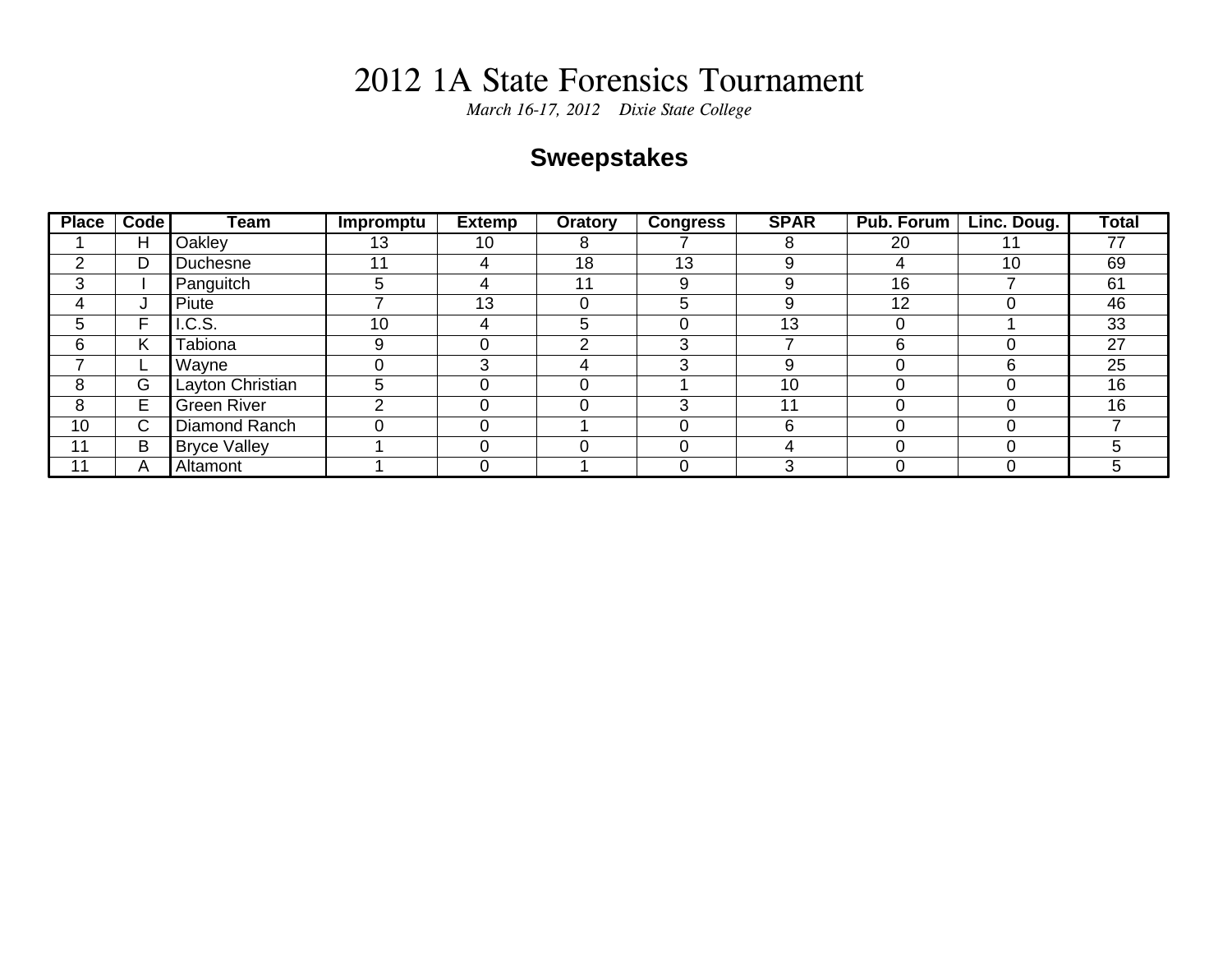*March 16-17, 2012 Dixie State College*

#### **Impromptu**

| code           | name                   | <b>School</b>              | round 1          | round 2          | round 3          | cum  | Rank            | Rating                  | <b>Points</b>  |
|----------------|------------------------|----------------------------|------------------|------------------|------------------|------|-----------------|-------------------------|----------------|
| F <sub>1</sub> | Collin Horwood         | IC.S.                      | 1.1              | 1.1              | 1.1              | 3.3  |                 | $\overline{S}$          | 5              |
| F <sub>2</sub> | Hunter Owen            | $\overline{\text{I.C.S.}}$ | 1.1              | 2.1              | 1.1              | 4.3  | $\overline{2}$  | $\overline{\mathsf{s}}$ | 5              |
| H2             | Zoe Myerson            | Oakley                     | 1.1              | 3.1              | 2.1              | 6.3  | $\overline{3}$  | $\overline{\mathsf{S}}$ | 5              |
| D <sub>1</sub> | Jayson Foster          | Duchesne                   | 3.1              | 1.1              | 2.1              | 6.3  | 3               | $\overline{s}$          | 5              |
| H1             | Imara Jones            | Oakley                     | 3.1              | 3.1              | 1.1              | 7.3  | 5               | $\overline{\mathsf{s}}$ | 5              |
| G <sub>1</sub> | Seth Schreyer          | L.C.A.                     | 4.1              | $\overline{2.1}$ | 1.1              | 7.3  | 5               | $\overline{\mathsf{s}}$ | 5              |
| 2              | Donnie Corwin          | Panguitch                  | $\overline{3.1}$ | 1.1              | 3.1              | 7.3  | 5               | $\overline{\mathsf{s}}$ | $\overline{5}$ |
| K <sub>1</sub> | Jentri Barneck         | Tabiona                    | 4.1              | 2.1              | 1.1              | 7.3  | $\overline{5}$  | $\overline{\mathsf{S}}$ | $\overline{5}$ |
| D <sub>2</sub> | <b>Shannon Rowley</b>  | Duchesne                   | 2.1              | 1.1              | 4.2              | 7.4  | 9               | $\overline{\mathsf{E}}$ | $\overline{3}$ |
| J3             | Gage Christensen       | Piute                      | 5.1              | 1.1              | 2.1              | 8.3  | 10              | $\overline{\mathsf{E}}$ | 3              |
| D <sub>3</sub> | Katrina Potter         | Duchesne                   | 1.1              | 2.1              | $\overline{5.2}$ | 8.4  | $\overline{11}$ | Έ                       | $\overline{3}$ |
| J <sub>1</sub> | Mayuni Nunez           | Piute                      | 1.1              | 5.1              | 3.1              | 9.3  | 12              | Έ                       | $\overline{3}$ |
| K <sub>2</sub> | Dailee Hamilton        | Tabiona                    | 2.1              | 4.1              | 3.1              | 9.3  | 12              | Έ                       | $\overline{3}$ |
| H <sub>3</sub> | Jared Fahmy            | Oakley                     | 2.1              | 5.2              | 2.1              | 9.4  | 14              | $\overline{\mathsf{E}}$ | $\overline{3}$ |
| A <sub>1</sub> | Kati Abegglen          | Altamont                   | 3.2              | 2.1              | 4.2              | 9.5  | 15              | G                       |                |
| E1             | Kelsey McFarlane       | <b>Green River</b>         | 4.1              | 3.1              | 3.2              | 10.4 | 16              | G                       | 1              |
| K <sub>3</sub> | Sadie Jensen           | Tabiona                    | 2.2              | 4.2              | 4.2              | 10.6 | 17              | $\overline{G}$          | 1              |
| J2             | Indi Lindgren          | Piute                      | 4.2              | 3.1              | 4.1              | 11.4 | 18              | $\overline{G}$          |                |
| E2             | Kiersten Ford          | <b>Green River</b>         | $\overline{3.2}$ | $\overline{5.2}$ | 3.1              | 11.5 | 19              | $\overline{G}$          |                |
| <b>B1</b>      | Joshua Rose            | <b>Bryce Valley</b>        | 5.2              | 5.2              | 2.1              | 12.5 | 20              | G                       | 1              |
| $\vert$ 1      | <b>Brendan Lee</b>     | Panguitch                  | 5.2              | 3.1              | 5.1              | 13.4 | 22              | F                       | $\Omega$       |
| 13             | Lauren Smith           | Panguitch                  | 4.1              | 4.2              | 5.2              | 13.5 | 23              | F                       | $\overline{0}$ |
| A <sub>3</sub> | Sharee Wood            | Altamont                   | 5.2              | 4.2              | 4.2              | 13.6 | $\overline{24}$ | F                       | $\overline{0}$ |
| A2             | <b>Audrey Mathison</b> | Altamont                   | 5.2              | 4.1              | 5.2              | 14.5 | $\overline{25}$ | F                       | $\overline{0}$ |
| L2             | Jocee Morrell          | Wayne                      | 9                | 9                | $\boldsymbol{9}$ | 27   | 26              | $\overline{F}$          | $\mathbf 0$    |
|                |                        |                            |                  |                  |                  | 9999 | 27              |                         | $\mathbf 0$    |

9=No Show

### **Impromptu Final Round**

|                |                    |         | <b>Preliminary Rounds</b> |           |         | <b>Final Round</b> |         | <b>Final</b> | <b>Final</b> |
|----------------|--------------------|---------|---------------------------|-----------|---------|--------------------|---------|--------------|--------------|
| code           | name               | round 1 | round 2                   | round $3$ | judge 1 | judge 2            | judge 3 | cum          | Rank         |
| F <sub>1</sub> | Collin Horwood     | 1.1     | 1.1                       | 1.1       | 1.1     | 1.1                | 2.1     | 7.6          |              |
| F <sub>2</sub> | <b>Hunter Owen</b> | 1.1     | 2.1                       | 1.1       | 4.2     | 3.1                | 3.1     | 14.7         | 2            |
| 12             | Donnie Corwin      | 3.1     | 1.1                       | 3.1       | 2.1     | 5.1                | 1.1     | 15.6         | 3            |
| D <sub>1</sub> | Jayson Foster      | 3.1     | 1.1                       | 2.1       | 5.2     | 2.1                | 5.2     | 18.8         | 4            |
| H1             | Imara Jones        | 3.1     | 3.1                       | 1.1       | 5.2     | 4.1                | 4.2     | 20.8         | 5            |
| G <sub>1</sub> | Seth Schreyer      | 4.1     | 2.1                       | 1.1       | 3.2     | 5.1                | 5.2     | 20.8         | 5            |
| H <sub>2</sub> | Zoe Myerson        | 1.1     | 3.1                       | 2.1       | 5.2     | 5.2                | 5.2     | 21.9         |              |
| K <sub>1</sub> | Jentri Barneck     | 4.1     | 2.1                       | 1.1       | 5.2     | 5.2                | 5.2     | 22.9         | 8            |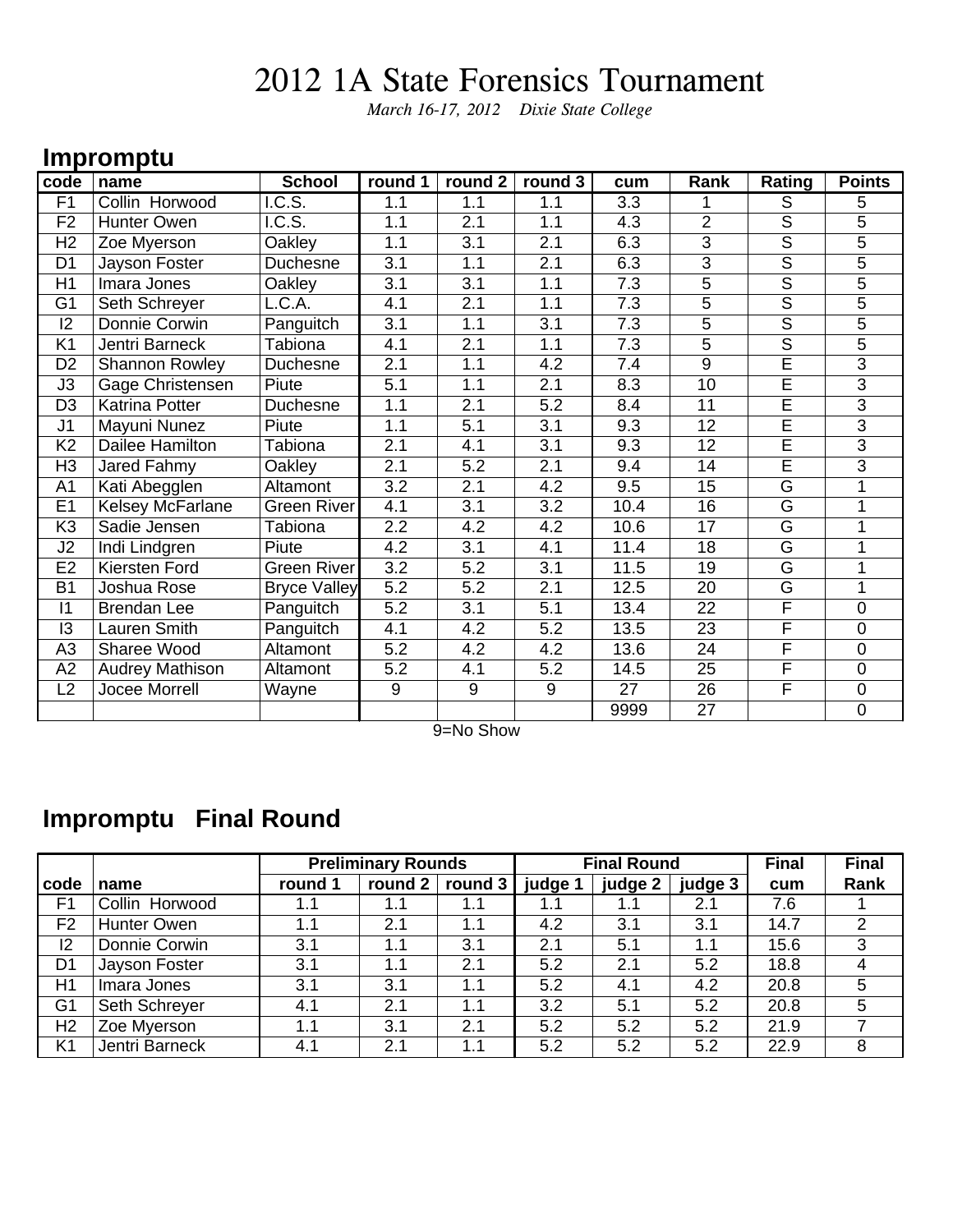*March 16-17, 2012 Dixie State College*

#### **Extemp**

| code           | name                   | <b>School</b>   | round 1 | round 2 | round 3 | cum  | Rank           | Rating | <b>Points</b> |
|----------------|------------------------|-----------------|---------|---------|---------|------|----------------|--------|---------------|
| H <sub>2</sub> | <b>Kathryn Withers</b> | Oakley          | 2.1     | 1.1     | 1.1     | 4.3  |                | S      | 5.            |
| J <sub>1</sub> | Kendall Willardson     | Piute           | 2.1     | 1.2     | 1.1     | 4.4  | $\overline{2}$ | S      | 5             |
| H1             | <b>Isabel Munson</b>   | Oakley          | 1.1     | 1.1     | 3.1     | 5.3  | 3              | S      | 5             |
| J3             | Kaycia Barben          | Piute           | 3.1     | 3.1     | 1.1     | 7.3  | 4              | S      | 5             |
| L1             | Saren Faddis           | Wayne           | 3.2     | 2.2     | 2.1     | 7.5  | 5              | E      | 3             |
| 13             | McKenna Finch          | Panguitch       | 1.1     | 2.1     | 5.2     | 8.4  | 6              | E      | 3             |
| J <sub>2</sub> | <b>Jaren Yates</b>     | Piute           | 2.2     | 2.1     | 4.1     | 8.4  | 6              | Е      | 3             |
| D1             | <b>Isaac McKee</b>     | <b>Duchesne</b> | 5.2     | 4.3     | 3.1     | 9.5  | 8              | Е      | 3             |
| F <sub>2</sub> | Katherine Brown        | I.C.S.          | 3.2     | 3.1     | 3.2     | 9.5  | 8              | E      | 3             |
| $ 2\rangle$    | <b>Slader Matthew</b>  | Panguitch       | 4.2     | 3.3     | 2.1     | 9.6  | 10             | G      |               |
| D <sub>2</sub> | <b>Sully Hughes</b>    | Duchesne        | 5.3     | 5.2     | 4.2     | 10.5 | 11             | G      |               |
| F <sub>1</sub> | <b>Tim Webster</b>     | I.C.S.          | 1.1     | 5.2     | 4.2     | 10.5 | 11             | G      |               |
| K <sub>2</sub> | <b>Briana Hamilton</b> | Tabiona         | 4.1     | 4.2     | 2.2     | 10.5 | 11             | F      | 0             |
| $\vert$ 1      | <b>Brandon Birch</b>   | Panguitch       | 5.2     | 4.2     | 5.2     | 14.6 | 14             | F      | 0             |
| K <sub>1</sub> | Tyler VanTassell       | Tabiona         | 4.3     | 5.4     | 5.3     | 15   | 15             | F      | 0             |

9=No Show

### **Extemp Final Round**

|                |                        |         | <b>Preliminary Rounds</b> |                         |         | <b>Final Round</b> |         | <b>Final</b> | <b>Final</b> |
|----------------|------------------------|---------|---------------------------|-------------------------|---------|--------------------|---------|--------------|--------------|
| code           | name                   | round 1 |                           | round 2 $ $ round 3 $ $ | judge 1 | judge 2            | judge 3 | cum          | <b>Rank</b>  |
| H1             | <b>Isabel Munson</b>   |         | 1.1                       | 3.1                     | 2.1     |                    | 1.1     | 9.6          |              |
| H <sub>2</sub> | <b>Kathryn Withers</b> | 2.1     | 1.1                       | 1.1                     | 3.1     | 2.1                | 3.1     | 12.6         |              |
| J <sub>1</sub> | Kendall Willardson     | 2.1     | 1.2                       | 1.1                     | 1.1     | 5.2                | 2.1     | 12.8         |              |
| J3             | Kaycia Barben          | 3.1     | 3.1                       | 1.1                     | 5.2     | 3.2                | 4.2     | 19.9         |              |
|                | Saren Faddis           | 3.2     | 2.2                       | 2.1                     | 4.1     | 4.2                | 5.2     | 21           |              |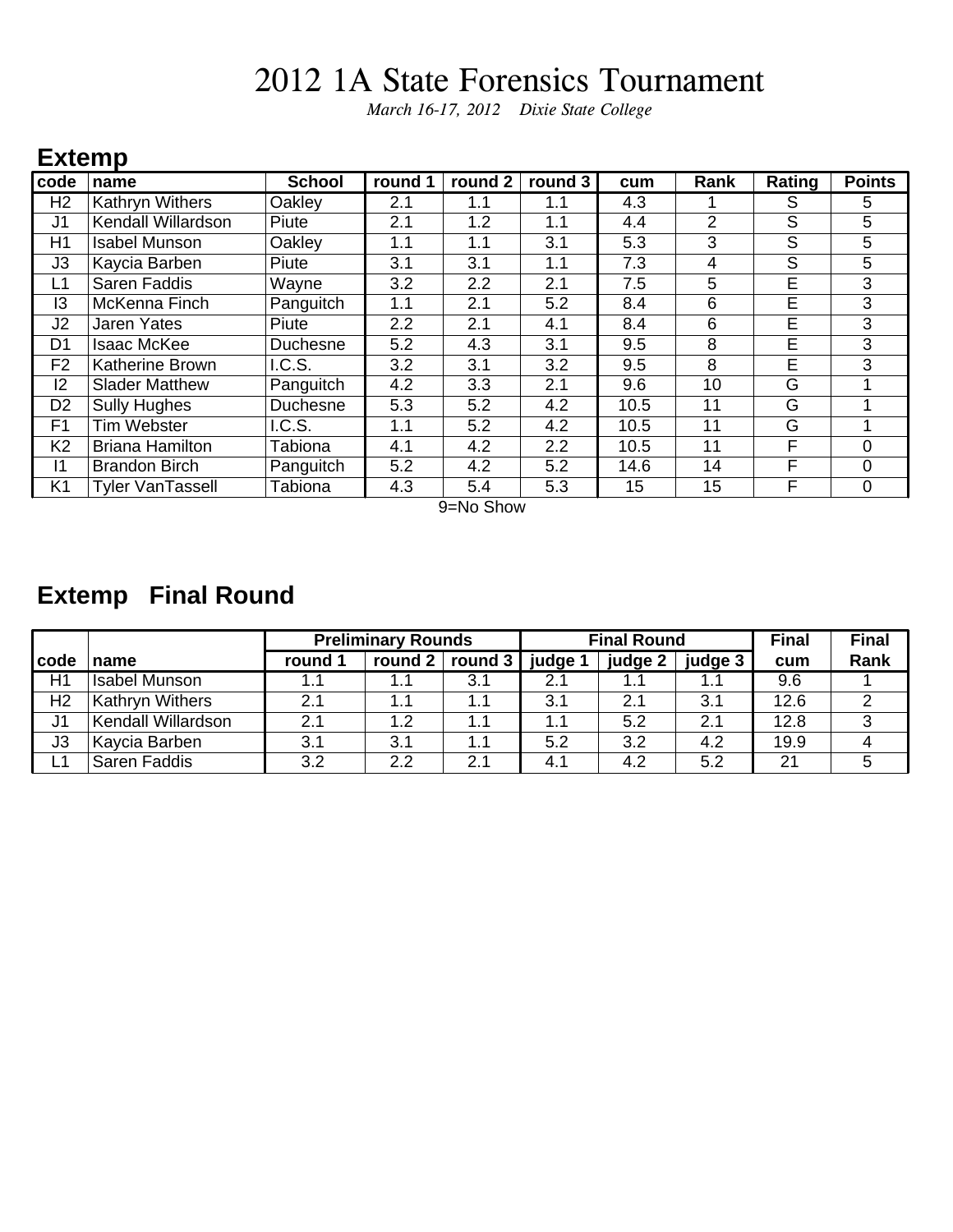*March 16-17, 2012 Dixie State College*

#### **Oratory**

| code           | name                      | <b>School</b>       | round 1 | round 2 | round 3 | cum  | Rank           | Rating                  | <b>Points</b>  |
|----------------|---------------------------|---------------------|---------|---------|---------|------|----------------|-------------------------|----------------|
| H1             | <b>Rhian Lewis</b>        | Oakley              | 1.1     | 2.1     | 1.1     | 4.3  |                | S                       | 5              |
| 11             | Frecia Houston            | Panguitch           | 1.1     | 1.1     | 3.1     | 5.3  | $\overline{2}$ | S                       | 5              |
| D <sub>2</sub> | Emma Rowley               | <b>Duchesne</b>     | 1.1     | 2.1     | 2.1     | 5.3  | $\overline{2}$ | $\overline{\mathsf{S}}$ | 5              |
| D <sub>4</sub> | Kim Bruton                | Duchesne            | 2.1     | 1.1     | 2.1     | 5.3  | $\overline{2}$ | S                       | 5              |
| F <sub>1</sub> | Morgan Ewing              | I.C.S.              | 1.1     | 3.2     | 1.1     | 5.4  | 5              | S                       | 5              |
| D <sub>3</sub> | <b>Allyson McKee</b>      | <b>Duchesne</b>     | 2.1     | 2.1     | 2.1     | 6.3  | 6              | $\overline{\mathsf{s}}$ | $\overline{5}$ |
| 2              | Katelyn Parkin            | Panguitch           | 3.1     | 1.1     | 3.1     | 7.3  | 7              | E                       | $\overline{3}$ |
| 13             | Morgan Barney             | Panguitch           | 2.1     | 3.1     | 3.1     | 8.3  | 8              | E                       | 3              |
| D <sub>1</sub> | Raechel Ivie              | Duchesne            | 3.1     | 3.2     | 2.1     | 8.4  | 9              | E                       | 3              |
| H <sub>2</sub> | <b>Grace McClarty</b>     | Oakley              | 3.1     | 1.1     | 4.2     | 8.4  | 9              | E                       | 3              |
| L2             | <b>Haley Peyton</b>       | Wayne               | 5.1     | 3.1     | 1.1     | 9.3  | 11             | E                       | $\overline{3}$ |
| K <sub>2</sub> | <b>Bonnie Walton</b>      | Tabiona             | 2.1     | 4.1     | 4.1     | 10.3 | 12             | G                       |                |
| K <sub>1</sub> | MacKenzie Wagner          | Tabiona             | 4.1     | 5.2     | 1.1     | 10.4 | 13             | G                       | 1              |
| C <sub>1</sub> | <b>Brooke Bowker</b>      | Diamond Ra          | 4.1     | 2.1     | 5.1     | 11.3 | 14             | G                       |                |
| L1             | Megan Sorenson            | Wayne               | 3.1     | 4.1     | 5.1     | 12.3 | 15             | G                       |                |
| A2             | Annelle Bird              | Altamont            | 4.1     | 4.2     | 4.2     | 12.5 | 16             | G                       |                |
| J <sub>1</sub> | Kieora Porter             | Piute               | 5.1     | 5.2     | 3.1     | 13.4 | 17             | F                       | 0              |
| <b>B1</b>      | <b>Marilee Platt</b>      | <b>Bryce Valley</b> | 4.2     | 5.3     | 4.1     | 13.6 | 18             | F                       | $\overline{0}$ |
| J2             | Jan Bagley                | Piute               | 5.2     | 4.2     | 5.2     | 14.6 | 19             | F                       | $\overline{0}$ |
| A1             | Shelby Jessop             | Altamont            | 5.2     | 5.1     | 5.1     | 15.4 | 20             | F                       | 0              |
| K <sub>3</sub> | <b>Cameron VanTassell</b> | Tabiona             | 5.2     | 5.3     | 5.2     | 15.7 | 21             | F                       | 0              |

#### **Oratory Final Round**

|                |                    |         | <b>Final Round Rank</b> |         | <b>Final</b> | <b>Final</b> |                  |
|----------------|--------------------|---------|-------------------------|---------|--------------|--------------|------------------|
| code           | name               | judge 1 | judge 2                 | judge 3 | cum          | Rank         |                  |
| D <sub>3</sub> | Allyson McKee      | 4.1     | 2.1                     | 1.1     | 7.3          |              | <b>Tie Break</b> |
| F <sub>1</sub> | Morgan Ewing       | 1.1     | 3.1                     | 3.1     | 7.3          | 2            | <b>Tie Break</b> |
| 11             | Frecia Houston     | 5.1     | 1.1                     | 5.1     | 11.3         | 3            |                  |
| H1             | <b>Rhian Lewis</b> | 2.1     | 4.1                     | 5.2     | 11.4         |              |                  |
| D <sub>2</sub> | <b>Emma Rowley</b> | 3.1     | 5.1                     | 4.1     | 12.3         | 5            |                  |
| D4             | Kim Bruton         | 5.1     | 5.1                     | 2.1     | 12.3         | 5            |                  |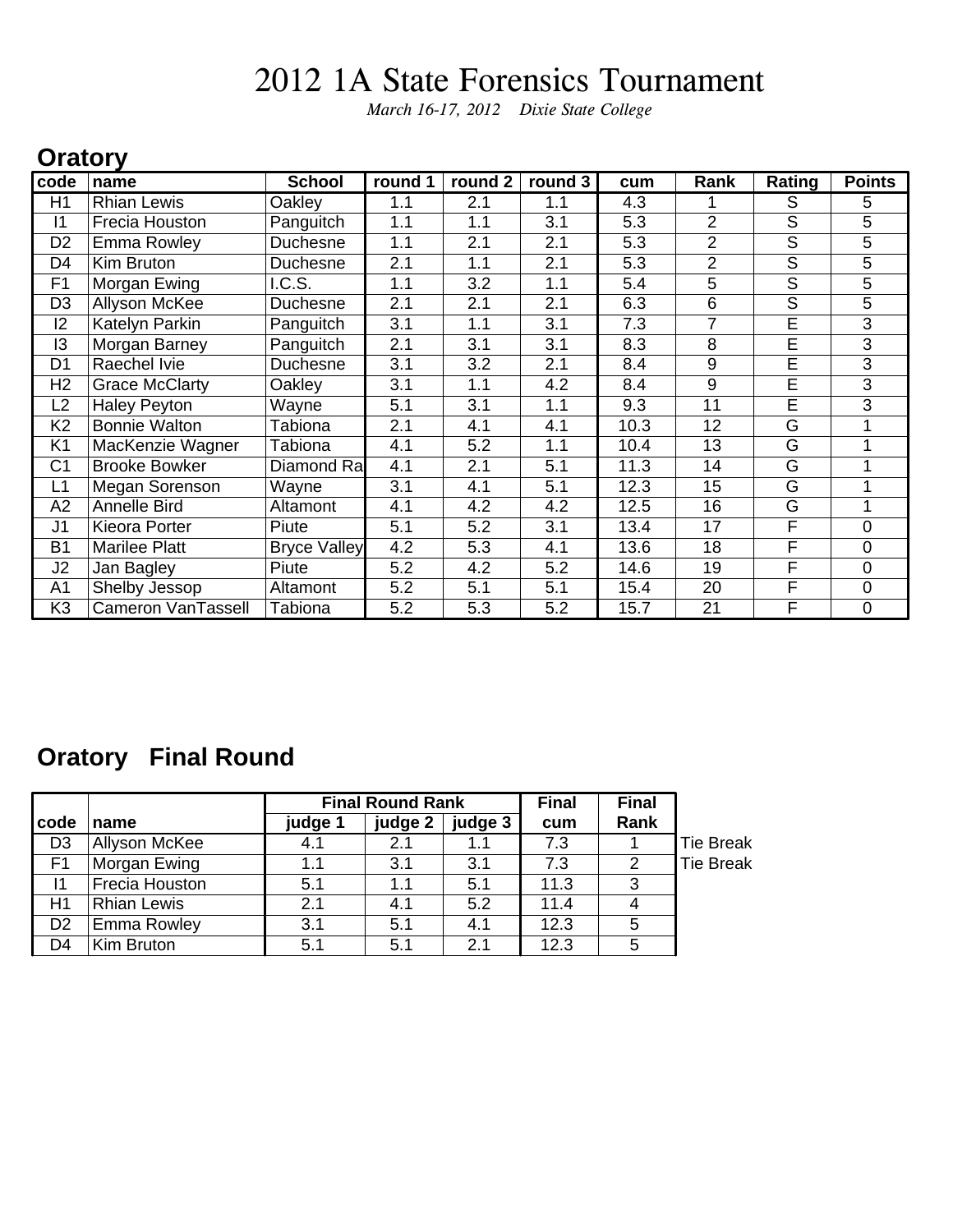*March 16-17, 2012 Dixie State College*

### **Congress**

| code           | name                     | <b>School</b> | J <sub>1</sub> | J <sub>2</sub> | J3   | J1   | J <sub>2</sub> | J3   | cum  | Rank           | Rating | <b>Points</b>  |
|----------------|--------------------------|---------------|----------------|----------------|------|------|----------------|------|------|----------------|--------|----------------|
| J <sub>1</sub> | <b>Taylor Allen</b>      | Piute         | 1.1            | 1.1            | 3.1  | 3.1  | 9.2            | 2.1  | 19.7 |                | S      | 5.             |
| 12             | <b>Austin Josie</b>      | Panguitch     | 6.1            | 6.1            | 5.1  | 2.1  | 1.1            | 4.1  | 24.6 | $\overline{2}$ | S      | 5              |
| H1             | <b>Sebastian Wells</b>   | Oakley        | 10.2           | 2.1            | 7.1  | 1.1  | 5.1            | 3.1  | 28.7 | 3              | S      | 5              |
| D <sub>2</sub> | <b>Brady Moon</b>        | Duchesne      | 5.1            | 5.1            | 9.2  | 6.1  | 2.1            | 5.1  | 32.7 | 4              | S      | 5              |
| D <sub>1</sub> | <b>Emily Smith</b>       | Duchesne      | 2.1            | 3.1            | 1.1  | 9.1  | 14.2           | 13.3 | 42.9 | 5              | S      | 5              |
| E <sub>1</sub> | McKay Thayn              | Green River   | 4.1            | 4.1            | 2.1  | 4.1  | 15.2           | 15.3 | 44.9 | 6              | E      | 3              |
| K <sub>1</sub> | Shantaya Strebel         | Tabiona       | 8.1            | 13.2           | 6.1  | 10.1 | 3.1            | 7.1  | 47.7 | 7              | E      | 3              |
| 11             | <b>Tyler Brinkerhoff</b> | Panguitch     | 3.1            | 10.2           | 4.1  | 8.1  | 15.2           | 12.2 | 52.9 | 8              | E      | 3              |
| L1             | <b>Emily McNey</b>       | Wayne         | 15.4           | 15.4           | 15.3 | 5.1  | 4.1            | 1.1  | 56.4 | 9              | E      | 3              |
| D <sub>3</sub> | <b>Tyler Harper</b>      | Duchesne      | 11.2           | 11.2           | 10.2 | 11.2 | 7.2            | 8.2  | 59.2 | 10             | E      | 3              |
| H3             | Jack Friedman            | Oakley        | 14.2           | 8.1            | 13.2 | 7.1  | 8.2            | 11.2 | 62   | 11             | G      |                |
| H <sub>2</sub> | Dionne Rudolf            | Oakley        | 12.2           | 9.1            | 11.2 | 14.2 | 6.1            | 10.2 | 63   | 12             | G      |                |
| G <sub>1</sub> | Jakob Warden             | L.C.A.        | 7.1            | 12.2           | 12.2 | 15.3 | 11.2           | 6.1  | 64.1 | 13             | G      |                |
| 13             | Chelsea Draper           | Panguitch     | 13.2           | 7.1            | 8.1  | 12.2 | 12.2           | 14.3 | 67.1 | 14             | G      |                |
| D <sub>4</sub> | <b>Braiden Clayburn</b>  | Duchesne      | 9.1            | 14.2           | 14.3 | 15.2 | 10.2           | 9.2  | 72.2 | 15             | F      | $\overline{0}$ |
| L2             | <b>Colby Banner</b>      | Wayne         | 15.3           | 15.3           | 15.3 | 13.2 | 13.2           | 15.3 | 87.6 | 16             | F      | 0              |
| J2             | Stede Lindgren           | Piute         | 15.4           | 15.3           | 15.4 | 15.3 | 15.2           | 15.3 | 91.9 | 17             | F      | $\overline{0}$ |
| E <sub>2</sub> | <b>Robin Nelson</b>      | Green River   | 15.4           | 15.4           | 15.4 | 15.3 | 15.2           | 15.3 | 92   | 18             | F      | $\overline{0}$ |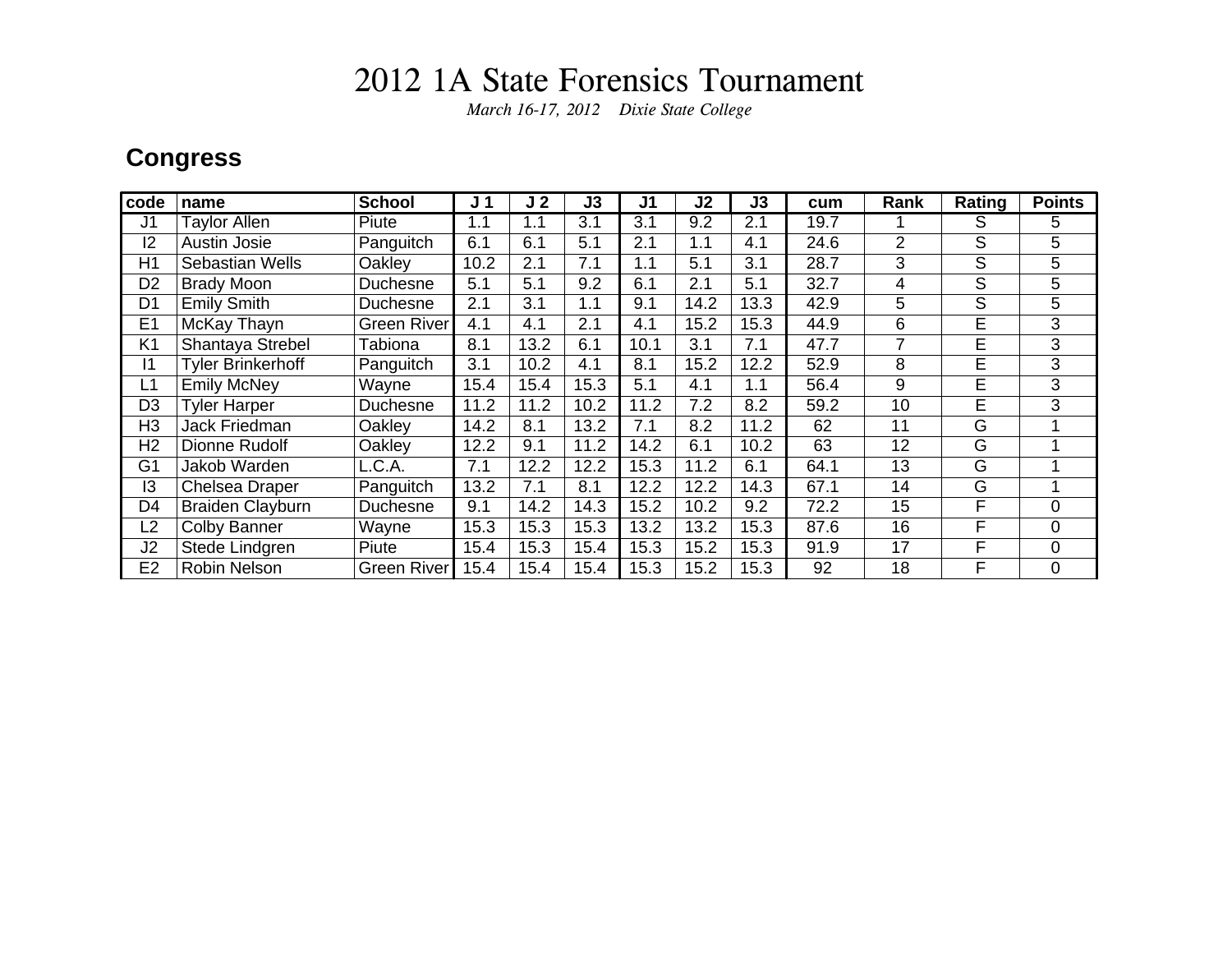*March 16-17, 2012 Dixie State College*

### **SPAR**

| code            | name                    | <b>School</b>                | <b>Rd. 1</b>            | <b>Rd. 2</b>            | <b>Rd. 3</b>            | <b>Rd. 4</b>            | <b>Wins</b>    | Rank            | Rating                   | <b>Points</b>  | <b>Place</b> |
|-----------------|-------------------------|------------------------------|-------------------------|-------------------------|-------------------------|-------------------------|----------------|-----------------|--------------------------|----------------|--------------|
| E3              | <b>Dallice Johnson</b>  | <b>Green River</b>           | $\overline{\mathsf{W}}$ | $\overline{W}$          | $\overline{\mathsf{W}}$ | $\overline{\mathsf{W}}$ | 4              | 1               | $\overline{\mathcal{S}}$ | 5              |              |
| F <sub>2</sub>  | <b>Hunter Owen</b>      | IC.S.                        | $\overline{\mathsf{W}}$ | $\overline{W}$          | $\overline{W}$          | $\overline{\mathsf{W}}$ | 4              | 1               | $\overline{s}$           | $\overline{5}$ |              |
| 13              | <b>Brandon Birch</b>    | Panguitch                    | $\overline{W}$          | $\overline{W}$          | W                       | W                       | $\overline{4}$ | 1               | $\overline{\mathsf{s}}$  | 5              |              |
| H <sub>3</sub>  | <b>Shad Sodel</b>       | Oakley                       | $\overline{\mathsf{W}}$ | $\overline{W}$          | W                       |                         | $\overline{3}$ | $\overline{4}$  | $\overline{\mathsf{s}}$  | $\overline{5}$ |              |
| J2              | <b>Hillary Dalton</b>   | Piute                        | $\overline{W}$          | $\overline{W}$          | L                       | W                       | $\overline{3}$ | 4               | $\overline{s}$           | $\overline{5}$ |              |
| $\overline{G1}$ | Jakob Warden            | L.C.A.                       | $\overline{W}$          | $\overline{\mathsf{w}}$ | $\overline{\mathsf{W}}$ | L                       | $\overline{3}$ | $\overline{4}$  | $\overline{\mathsf{s}}$  | $\overline{5}$ |              |
| $\overline{G2}$ | Seth Schreyer           | L.C.A.                       | $\overline{\textsf{W}}$ | $\overline{\mathsf{W}}$ | L                       | $\overline{\textsf{W}}$ | $\overline{3}$ | $\overline{4}$  | $\overline{\mathsf{s}}$  | $\overline{5}$ |              |
| $\overline{F1}$ | Morgan Ewing            | $\overline{\mathsf{I.C.S.}}$ | $\overline{\mathsf{w}}$ | $\overline{W}$          | L                       | $\overline{\mathsf{w}}$ | $\overline{3}$ | $\overline{4}$  | $\overline{\mathsf{s}}$  | $\overline{5}$ |              |
| D <sub>1</sub>  | Allyson McKee           | Duchesne                     | L                       | $\overline{W}$          | $\overline{W}$          | W                       | $\overline{3}$ | 4               | $\overline{\mathsf{s}}$  | 5              |              |
| L <sub>3</sub>  | <b>Colby Banner</b>     | Wayne                        | W                       | W                       |                         | W                       | $\overline{3}$ | $\overline{4}$  | $\overline{\mathsf{s}}$  | $\overline{5}$ |              |
| J <sub>1</sub>  | Gage Christensen        | Piute                        | L                       | L                       | W                       | W                       | $\overline{2}$ | $\overline{11}$ | Ē                        | $\overline{3}$ |              |
| $\overline{B2}$ | <b>Sydney Cornforth</b> | <b>Bryce Valley</b>          | $\overline{\mathsf{W}}$ | $\overline{\mathsf{w}}$ | L                       | L                       | $\overline{2}$ | $\overline{11}$ | $\overline{\mathsf{E}}$  | $\overline{3}$ |              |
| $\overline{C1}$ | Aaron Thomas            | Diamond Ra                   | L                       | $\overline{\mathsf{w}}$ | L                       | W                       | $\overline{2}$ | $\overline{11}$ | $\overline{\mathsf{E}}$  | $\overline{3}$ |              |
| $\overline{C3}$ | <b>Ben Notini</b>       | <b>Diamond Ra</b>            | $\overline{W}$          |                         | $\overline{W}$          | L                       | $\overline{2}$ | $\overline{11}$ | $\overline{\mathsf{E}}$  | $\overline{3}$ |              |
| D <sub>2</sub>  | Jayson Foster           | Duchesne                     | L                       |                         | $\overline{\mathsf{W}}$ | $\overline{\mathsf{W}}$ | $\overline{2}$ | 11              | Ē                        | $\overline{3}$ |              |
| E1              | McKay Thayn             | <b>Green River</b>           | $\overline{W}$          |                         | W                       | L                       | $\overline{2}$ | $\overline{11}$ | $\overline{\mathsf{E}}$  | $\overline{3}$ |              |
| L1              | <b>Tayy Dalton</b>      | Wayne                        | L                       |                         | $\overline{\mathsf{W}}$ | $\overline{\mathsf{W}}$ | $\overline{2}$ | $\overline{11}$ | $\overline{\mathsf{E}}$  | $\overline{3}$ |              |
| F3              | <b>Josh Worley</b>      | $\overline{\text{I.C.S.}}$   | L                       | L                       | $\overline{W}$          | $\overline{W}$          | $\overline{2}$ | $\overline{11}$ | $\overline{\mathsf{E}}$  | $\overline{3}$ |              |
| 1               | <b>Kenzy Veater</b>     | Panguitch                    | $\overline{W}$          | L                       | L                       | W                       | $\overline{2}$ | 11              | $\overline{\mathsf{E}}$  | $\overline{3}$ |              |
| $\overline{K2}$ | Chase Bratcher          | Tabiona                      | $\overline{\mathsf{W}}$ |                         | $\overline{\mathsf{W}}$ | L                       | $\overline{2}$ | $\overline{11}$ | $\overline{E}$           | $\overline{3}$ |              |
| $\overline{H2}$ | <b>Jake Kahat</b>       | Oakley                       | $\overline{\mathsf{W}}$ | $\overline{\mathsf{W}}$ | L                       | L                       | $\overline{2}$ | $\overline{11}$ | Ē                        | $\overline{3}$ |              |
| K <sub>1</sub>  | Shantaya Strebel        | Tabiona                      | L                       | $\overline{W}$          | W                       | L                       | $\overline{2}$ | $\overline{11}$ | Ē                        | $\overline{3}$ |              |
| A <sub>1</sub>  | Katie Abegglen          | Altamont                     | L                       |                         | $\overline{\mathsf{W}}$ | $\overline{\textsf{W}}$ | $\overline{2}$ | $\overline{11}$ | $\overline{\mathsf{E}}$  | $\overline{3}$ |              |
| E2              | <b>Kiersten Ford</b>    | <b>Green River</b>           | $\overline{\mathsf{w}}$ | L                       | $\overline{W}$          | L                       | $\overline{2}$ | $\overline{11}$ | $\overline{\mathsf{E}}$  | $\overline{3}$ |              |
| J3              | <b>Taylor Allen</b>     | Piute                        | L                       | L                       | W                       | L                       | $\overline{1}$ | $\overline{25}$ | $\overline{\mathsf{G}}$  | $\overline{1}$ |              |
| 12              | Josh Henrie             | Panguitch                    |                         | $\overline{\mathsf{W}}$ | L                       | L                       | 1              | 25              | G                        | 1              |              |
| $\overline{C2}$ | <b>Jason Nichols</b>    | Diamond Ra                   | L                       | L                       | L                       | W                       | 1              | 25              | $\overline{\mathsf{G}}$  | $\mathbf 1$    |              |
| K3              | <b>Bailey Hogan</b>     | Tabiona                      |                         |                         | L                       | $\overline{W}$          | 1              | $\overline{25}$ | $\overline{\mathsf{G}}$  | $\overline{1}$ |              |
| D <sub>3</sub>  | <b>Sully Hughes</b>     | Duchesne                     | L                       | $\overline{W}$          | L                       | L                       | $\mathbf{1}$   | $\overline{25}$ | $\overline{\mathsf{G}}$  | $\overline{1}$ |              |
| <b>B1</b>       | <b>Susan Mitchell</b>   | <b>Bryce Valley</b>          | $\overline{W}$          | L                       | L                       | L                       | 1              | 25              | $\overline{\mathsf{G}}$  | $\overline{1}$ |              |
| L2              | <b>Roland Adams</b>     | Wayne                        | L                       | $\overline{W}$          | L                       | L                       | $\mathbf{1}$   | 25              | $\overline{\mathsf{G}}$  | 1              |              |
| H1              | Jared Fahmy             | Oakley                       |                         |                         |                         | L                       | $\mathbf 0$    |                 | F                        | $\overline{0}$ |              |
| $\overline{B3}$ | Joshua Rose             | <b>Bryce Valley</b>          | L                       |                         |                         | L                       | $\overline{0}$ |                 | $\overline{\mathsf{F}}$  | $\overline{0}$ |              |

F2 Hunter Owen (ICS)

|    |                             | Seth Schreyer (LCA)       |                             |
|----|-----------------------------|---------------------------|-----------------------------|
| G2 | Seth Schreyer (LCA)         |                           |                             |
|    |                             |                           | Seth Schreyer (LCA)         |
| E3 | Dallice Johnson (Gr. River) |                           | 1st                         |
|    |                             | Brandon Birch (Panguitch) | Brandon Birch (Panguitch)   |
| 13 | Brandon Birch (Panguitch)   |                           | 2nd                         |
|    |                             |                           | Hunter Owen (ICS)           |
|    |                             |                           | 3rd                         |
|    |                             |                           | Dallice Johnson (Gr. River) |
|    |                             |                           | 3rd                         |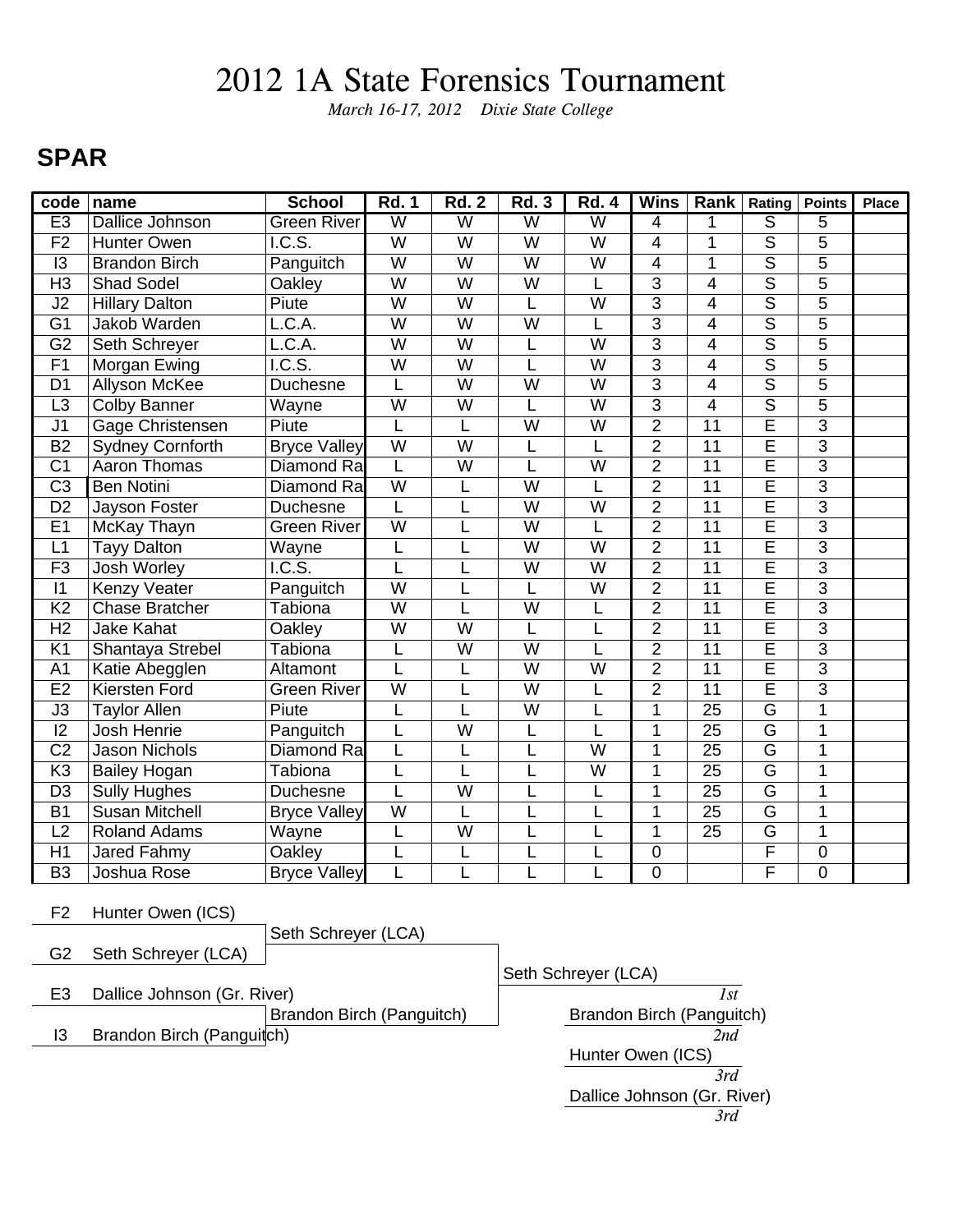*March 16-17, 2012 Dixie State College*

### **Lincoln Douglas**

| code           | name                   | <b>School</b>              | <b>Rd. 1</b> | <b>Rd. 2</b>            | <b>Rd. 3</b> | <b>Rd. 4</b> | <b>Wins</b>    | Rank           | Rating                  | <b>Points</b> | <b>Place</b> |
|----------------|------------------------|----------------------------|--------------|-------------------------|--------------|--------------|----------------|----------------|-------------------------|---------------|--------------|
| H1             | <b>Sebastian Wells</b> | Oakley                     | W            | W                       | W            | W            | 4              |                | S                       | 5             |              |
| D <sub>1</sub> | <b>Brady Moon</b>      | Duchesne                   |              | W                       | W            | W            | $\overline{3}$ | $\overline{2}$ | $\overline{\mathsf{S}}$ | 5             |              |
| H <sub>2</sub> | <b>Katie Dempster</b>  | Oakley                     | W            | W                       |              | W            | 3              | $\overline{2}$ | S                       | 5             |              |
| D <sub>2</sub> | <b>Emma Rowley</b>     | Duchesne                   |              | W                       | W            | W            | 3              | $\overline{2}$ | S                       | 5             |              |
| 2              | McKenna Finch          | Panguitch                  | W            |                         | W            |              | $\overline{2}$ | 5              | $\overline{\mathsf{E}}$ | 3             |              |
| L1             | Saren Faddis           | Wayne                      | W            |                         |              | W            | $\overline{2}$ | 5              | $\overline{\mathsf{E}}$ | 3             |              |
| L2             | <b>Veldon Noyes</b>    | Wayne                      | W            | W                       |              |              | $\overline{2}$ | 5              | E                       | 3             |              |
| 1              | <b>Ashley Schow</b>    | Panguitch                  | W            |                         | W            |              | $\overline{2}$ | 5              | E                       | 3             |              |
| 13             | Donnie Corwin          | Panguitch                  |              |                         | W            |              |                | 9              | G                       | 1             |              |
| F1             | <b>Tim Webster</b>     | $\overline{\text{I.C.S.}}$ |              |                         |              | W            |                | 9              | G                       | 1             |              |
| H <sub>3</sub> | Henry Byrne            | <b>Oakley</b>              |              | $\overline{\mathsf{W}}$ |              |              |                | 9              | $\overline{\mathsf{G}}$ | 1             |              |
| J <sub>1</sub> | <b>Jaren Yates</b>     | Piute                      |              |                         |              |              | $\mathbf 0$    |                | F                       | 0             |              |
|                |                        |                            |              |                         |              |              | $\mathbf 0$    |                |                         | 0             |              |
|                |                        |                            |              |                         |              |              | $\mathbf 0$    |                |                         | 0             |              |
|                |                        |                            |              |                         |              |              | $\overline{0}$ |                |                         | 0             |              |
|                |                        |                            |              |                         |              |              | $\mathbf 0$    |                |                         | 0             |              |
|                |                        |                            |              |                         |              |              | $\mathbf 0$    |                |                         | 0             |              |
|                |                        |                            |              |                         |              |              | $\overline{0}$ |                |                         | 0             |              |
|                |                        |                            |              |                         |              |              | $\mathbf 0$    |                |                         | 0             |              |
|                |                        |                            |              |                         |              |              | $\mathbf 0$    |                |                         | 0             |              |
|                |                        |                            |              |                         |              |              | $\mathbf 0$    |                |                         | 0             |              |

| H1             | Sebastian Wells (Oakley) |                          |                          |
|----------------|--------------------------|--------------------------|--------------------------|
|                |                          | Sebastian Wells (Oakley) |                          |
| H <sub>2</sub> | Katie Dempster (Oakley)  |                          |                          |
|                |                          |                          | Sebastian Wells (Oakley) |
| D1             | Brady Moon (Duchesne)    |                          | 1st                      |
|                |                          | Emma Rowley (Duchesne)   | Emma Rowley (Duchesne)   |
| D <sub>2</sub> | Emma Rowley (Duchesne)   |                          | 2nd                      |
|                |                          |                          | Katie Dempster (Oakley)  |
|                |                          |                          | 3rd                      |
|                |                          |                          | Brady Moon (Duchesne)    |
|                |                          |                          | 3rd                      |
|                |                          |                          |                          |